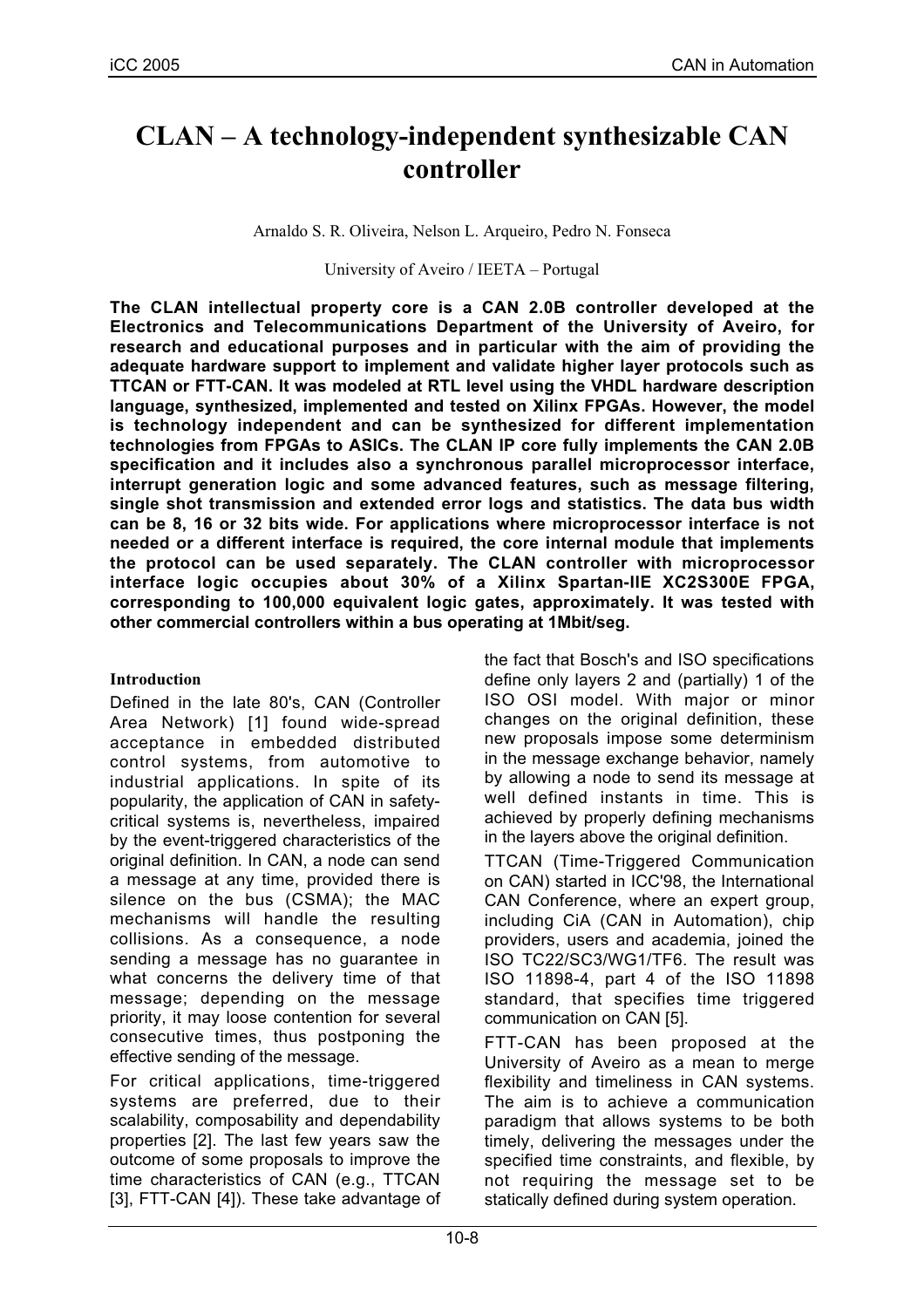## **Motivation and Objectives**

Both proposals for time triggered operation of CAN are built on top of the existing protocol with little or no modifications (the aim of FTT-CAN is also to provide timely behavior with standard CAN controllers). The development of a new communication protocol requires its validation.

Although simulation and formal validation play an important role here, they are not, on their own, sufficient. The last step in validation is always field tests, and these have to be performed with hardware devices. These tests should also involve the verification that the adopted solution is better than the alternatives. Ideally, we should have a flexible communication controller that can be programmed to follow some specification and that can be modified. Another issue to test is the robustness of the new protocols, mainly in what concerns fault tolerance. To do this, faults have to be introduced in the system in a controlled and predictable way. Again, we meet the need for a controller that we can modify to our desire. In fact, these requirements cannot be easily fulfilled with the CAN products commercially available [6], thus a CAN controller was developed based on the *CANSim* simulator [7]. The initial requirements were the following:

- Complete CAN 2.0B implementation;
- Internal status fully visible to effectively support the implementation of higher layer protocols;
- Enhanced logging capabilities (individual error counters) and extended statistics (message counters);
- Message filtering capabilities;
- Flexible interface parallel/serial, (a)synchronous, (de)multiplexed buses.

# **Architecture**

The developed CAN controller fully implements the CAN 2.0B specification. The developed IP block was split in two modules, to separate the logic that implements the protocol from the interface:

- The *CLAN Core* module which implements the CAN 2.0B protocol;
- The *CLAN Controller* module which provides a synchronous parallel interface with demultiplexed buses.

# **CLAN Core Module**

The *CLAN Core* module contains all the circuits required to implement the MAC and the LLC layers of the CAN 2.0B specification. It can be used separately directly connecting to sensors/actuators in a CAN node without a microprocessor or it CAN be used as a building block to create a controller with a customized interface.

# **Interface Ports**

The external interface of the *CLAN Core* module is shown on Figure 1. The ports are divided into the following functional groups: *Synchronization and Initialization* (Table 1), *Timing Configuration* (Table 2), *Mode Setup* (Table 3), *General Status and Statistics* (Table 4), *Transmission and Reception Data* (Table 5), *Transmission and Reception Configuration* (Table 6), *Error and Fault Confinement* (Table 7), *Message Filtering Setup* (Table 8) and *Bus Interface* (Table 9). A short description of each port is given into the tables below.



**Figure 1 -** *CLAN Core* **module interface.**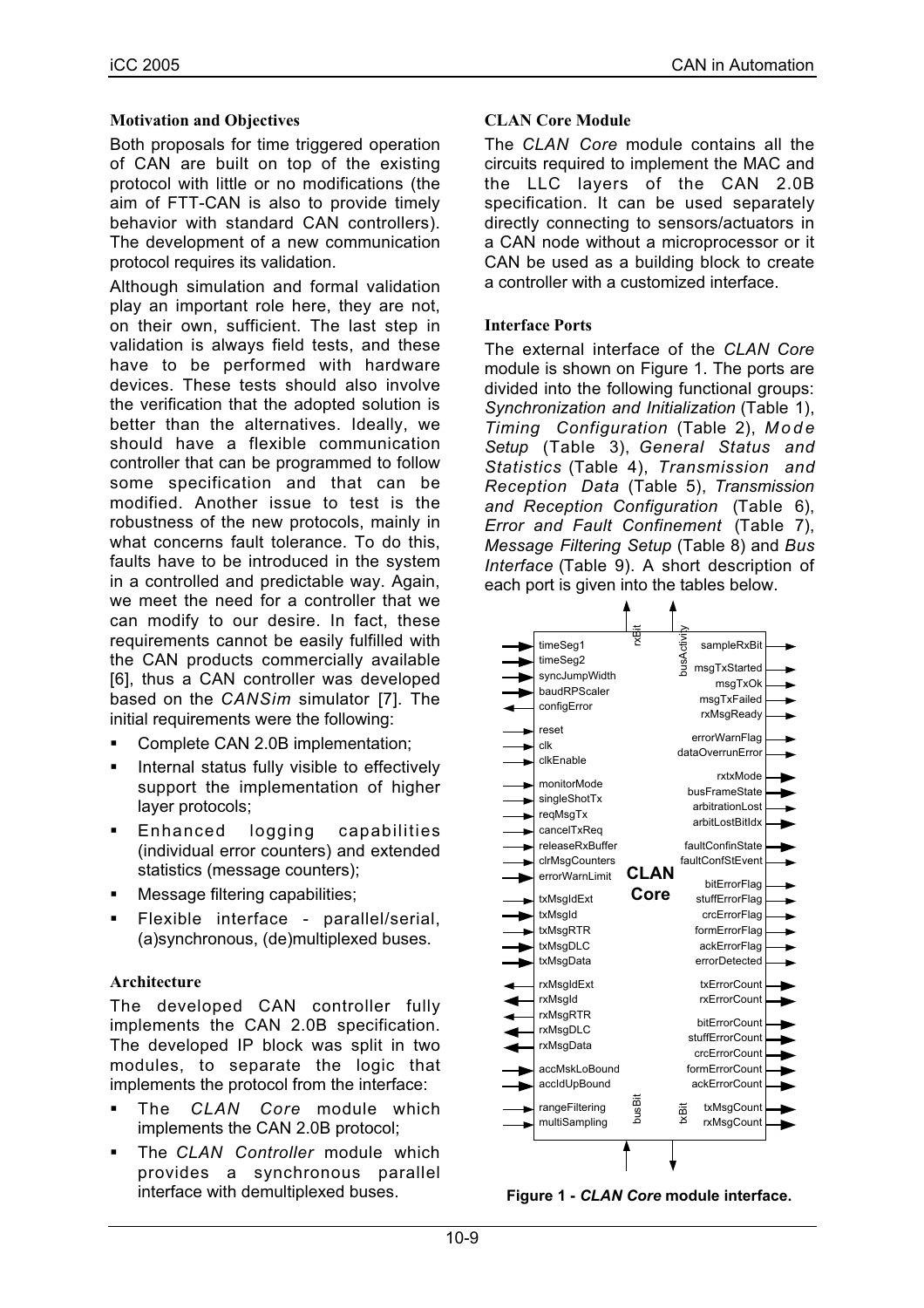The *sampleRxBit* port (Table 1) provides a clock synchronous with the *Sample Point*. It is useful for TTCAN implementation.

| Name             | Type | <b>Description</b>                |
|------------------|------|-----------------------------------|
| reset            | In   | Asynchronous reset input          |
| clk              | In   | Main synchronization signal       |
| <b>clkEnable</b> | In   | Enable input for the "clk" signal |
| sampleRxBit      | Out  | Sample point synchronous clock    |

#### **Table 1 - Synchronization and Initialization ports.**

| Name          | Type | <b>Description</b>                                        |
|---------------|------|-----------------------------------------------------------|
| timeSeg1      | In   | "Length - 1" of Time Segment 1<br>measured in time quanta |
| timeSeg2      | In   | "Length - 1" of Time Segment 2<br>measured in time quanta |
| syncJumpWidth | In   | Synchronization Jump Width value                          |
| baudRPScaler  | In   | Baud Rate Pre-Scaler value                                |

|  |  | Table 2 - Timing Configuration ports. |  |
|--|--|---------------------------------------|--|
|--|--|---------------------------------------|--|

| <b>Name</b>  | Type | <b>Description</b>                                                           |
|--------------|------|------------------------------------------------------------------------------|
| singleShotTx | In   | When active disables automatic<br>message retransmission in case of<br>error |
| multiSample  | In   | Sampling mode for improved noise<br>imunity                                  |
| monitorMode  | In   | When active sets the output driver<br>permanently to "recessive" level       |

#### **Table 3 - Mode Setup ports.**

| Name            | <b>Type</b> | <b>Description</b>                                                                        |
|-----------------|-------------|-------------------------------------------------------------------------------------------|
| rxtxMode        | Out         | Current RX/TX mode (None, Rx,<br>Tx, Arbitration)                                         |
| busFrameState   | Out         | Current state of the frame present<br>on the bus                                          |
| arbitrationLost | Out         | Activated during one CAN bit time<br>in case of arbitration lost                          |
| arbitLostBitIdx | Out         | When "arbitrationLost" = 1 this<br>output indicates the bit where<br>arbitration was lost |
| txMsgCount      | Out         | Number of successfully transmitted<br>messages                                            |
| rxMsgCount      | Out         | Number of successfully received<br>messages                                               |
| cirMsgCounters  | In          | When activated clears<br>the<br>"txMsgCount" and "rxMsgCount"<br>counters                 |
| busActivityFlag | Out         | Indicates the presence of<br>bus<br>activity                                              |

#### **Table 4 - General Status and Statistics ports.**

| <b>Name</b> | Type | <b>Description</b>                  |
|-------------|------|-------------------------------------|
| txMsgIdExt  | In   | Tx message extended identifier flag |
| txMsgld     | In   | Tx message identifier               |
| txMsgRTR    | In   | Tx message RTR flag                 |
| txMsgDLC    | In   | Tx message DLC value                |
| txMsgData   | In   | Tx message Data bytes               |
| rxMsgldExt  | Out  | Rx message extended identifier flag |
| rxMsgld     | Out  | Rx message identifier               |
| rxMsgRTR    | Out  | Rx message RTR flag                 |
| rxMsgDLC    | Out  | Rx message DLC value                |
| rxMsgData   | Out  | Rx message Data bytes               |

#### **Table 5 - Transmission and Reception Data ports.**

| <b>Name</b>            | Type | <b>Description</b>                                                                                                                                                                         |
|------------------------|------|--------------------------------------------------------------------------------------------------------------------------------------------------------------------------------------------|
| regMsgTx               | ln   | When activated, requests the<br>transmission of the message<br>applied to the txMsg(IdExt / Id /<br>RTR / DLC / Data) ports                                                                |
| cancelTxReq            | In   | When activated, cancels the<br>previous transmission request, if<br>still pending                                                                                                          |
| msgTxStarted           | Out  | Activated during one CAN bit time<br>at the start of a message<br>transmission                                                                                                             |
| msgTxOk                | Out  | Activated during one CAN bit time<br>at the end of a successful message<br>transmission                                                                                                    |
| msgTxFailed            | Out  | Activated when<br>a<br>message<br>transmission fails                                                                                                                                       |
| rxMsgReady             | Out  | Activated during one CAN bit time<br>at the end of a successful message<br>reception                                                                                                       |
| <b>releaseRxBuffer</b> | ln   | When activated, releases the Rx<br>buffer, allowing the core to write a<br>new received message on the<br>buffer accessible trough<br>the<br>rxMsq(IdExt / Id / RTR / DLC / Data)<br>ports |
| dataOverrunError       | Out  | Activated when a new message<br>was received before an external<br>release of the Rx buffer containing<br>the previous received message.<br>The newly message received is<br>discarded     |

#### **Table 6 - Transmission and Reception Configuration ports.**

| Name                    | <b>Type</b> | <b>Description</b>                                                                           |
|-------------------------|-------------|----------------------------------------------------------------------------------------------|
| configError             | Out         | Activated<br>when<br>the<br>timina<br>parameters are invalid                                 |
| faultConfinState        | Out         | Current fault confinement state<br>("Error Active", "Error Passive",<br>"Bus Off")           |
| <b>faultConfStEvent</b> | Out         | Activated during one CAN bit time<br>after a change on the fault<br>confinement state        |
| bitErrorFlag            | Out         | Active during one CAN bit time in<br>case of a bit error                                     |
| stuffErrorFlag          | Out         | Active during one CAN bit time in<br>case of a stuff error                                   |
| crcErrorFlag            | Out         | Active during one CAN bit time in<br>case of a CRC error                                     |
| formErrorFlag           | Out         | Active during one CAN bit time in<br>case of a form error                                    |
| ackErrorFlag            | Out         | Active during one CAN bit time in<br>case of a acknowledge error                             |
| errorDetected           | Out         | Active during one CAN bit time in<br>case of a bit, stuff, CRC, form or<br>acknowledge error |
| txErrorCount            | Out         | Tx Error Count as defined on the<br>CAN specification                                        |
| rxErrorCount            | Out         | Rx Error Count as defined on the<br><b>CAN</b> specification                                 |
| errorWarnLimit          | In          | Threshold value used to flag a<br>disturbed bus                                              |
| errorWarnFlag           | Out         | Activated when one of the error<br>counters is greater than<br>the<br>"errorWarnLimit" value |
| bitErrorCount           | Out         | Number of bit errors occurred                                                                |
| stuffErrorCount         | Out         | Number of stuff errors occurred                                                              |
| <b>crcErrorCount</b>    | Out         | Number of CRC errors occurred                                                                |
| formErrorCount          | Out         | Number of form errors occurred                                                               |
| ackErrorCount           | Out         | Number of acknowledge errors<br>occurred                                                     |

**Table 7 - Error and Fault Confinement ports.**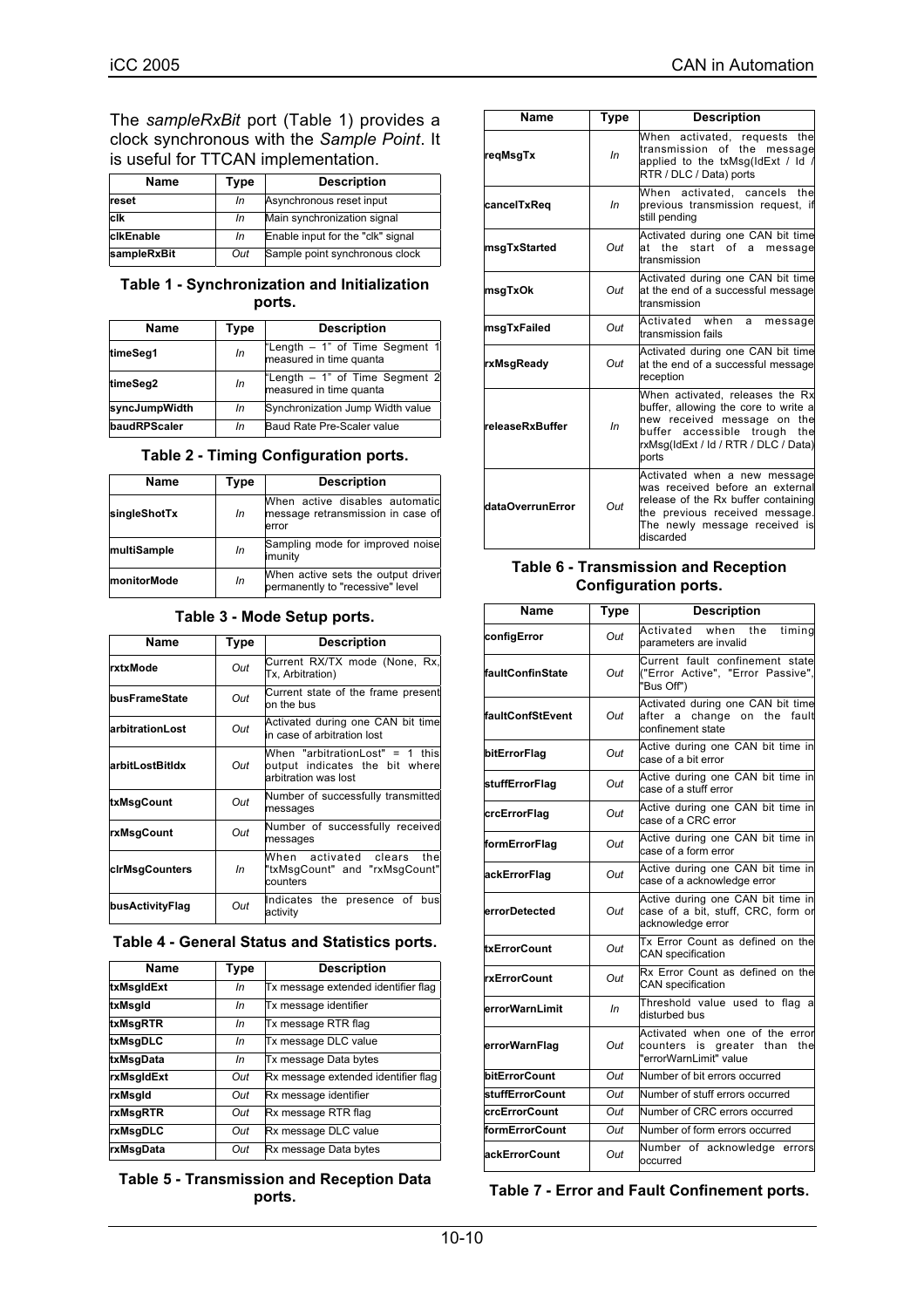| <b>Name</b>    | Type | <b>Description</b>                                                                                                                                                                                              |
|----------------|------|-----------------------------------------------------------------------------------------------------------------------------------------------------------------------------------------------------------------|
| rangeFiltering | In   | When activated, filtering<br>is<br>performed based on the lower and<br>upper bound of message identifiers<br>specified by the next two ports;<br>when deactivated, filtering is based<br>on identifier patterns |
| accMskLoBound  | In   | Specifies the identifier lower bound<br>or don't care bits of the identifier<br>used in message filtering                                                                                                       |
| accidUpBound   | In   | Specifies the identifier upper bound<br>or significant bits of the identifier<br>used in message filtering                                                                                                      |

#### **Table 8 - Message Filtering Setup ports.**

| <b>Name</b> | Type | <b>Description</b>                                     |
|-------------|------|--------------------------------------------------------|
| busBit      | In   | Current bus level detected by the<br>input transceiver |
| rxBit       | Out  | Bus level at the previous sample<br>point              |
| txBit       | Out  | Current level applied to the output<br>transceiver     |

#### **Table 9 - Bus Interface ports.**

#### **Internal Structure**

The internal structure of the *CLAN Core* module is shown on Figure 2. A short description of each block is given into the following subsections.

## **Bit Stuffing Unit**

The *Bit Stuffing Unit* is used to:

- insert stuff bits on the transmitted bit stream;
- check/remove stuff bits from the received bit stream.

It is shared by the transmission and reception parts of the core, because unless an error has occurred or the transmitter looses arbitration, within the stuffed fields the transmitted and the received bits should match.



**Figure 2 -** *CLAN Core* **internal block diagram.**

## **CRC Unit**

The *CRC Unit* calculates and checks the CRC sequence included in the frame. Similarly to the *Bit Stuffing Unit*, it is shared among the transmission and reception parts of the controller. In transmit mode, it calculates the CRC sequence during the *Start of Frame*, *Arbitration*, *Control* and *Data* fields. During the *CRC Sequence* field, the calculated sequence is shifted into the bus. In reception mode it compares the received sequence with the locally computed sequence in order to detect errors on the received bit stream.

## **Reception Unit**

The *Reception Unit* latches the bus bit at the *Sample Point* and acknowledges a frame during the *Acknowledge Slot* field.

## **Transmission Unit**

The *Transmission Unit* determines the bit to be transmitted by the node and sets it at the beginning of the bit time. The sources for the transmitted bit are the following:

- A message bit from the *ID*, *RTR*, *DLC* or *DATA* fields;
- A stuff bit;
- A CRC bit;
- A fixed polarity bit recessive/dominant;
- An acknowledge bit generated by the *Reception Unit*;
- An error frame bit produced by the *Error Handler*.

#### **Frame Sequencer**

The *Frame Sequencer* plays a central role within the controller, performing the following tasks:

- Arbitration;
- Accepting requests to transmit messages;
- Detecting a start of frame in the bus;
- Sequencing fields in *Data* and *Remote Transmission Request* frames;
- **Signaling the successful** transmission of a message and the end of a message reception;
- Responding to overload frames.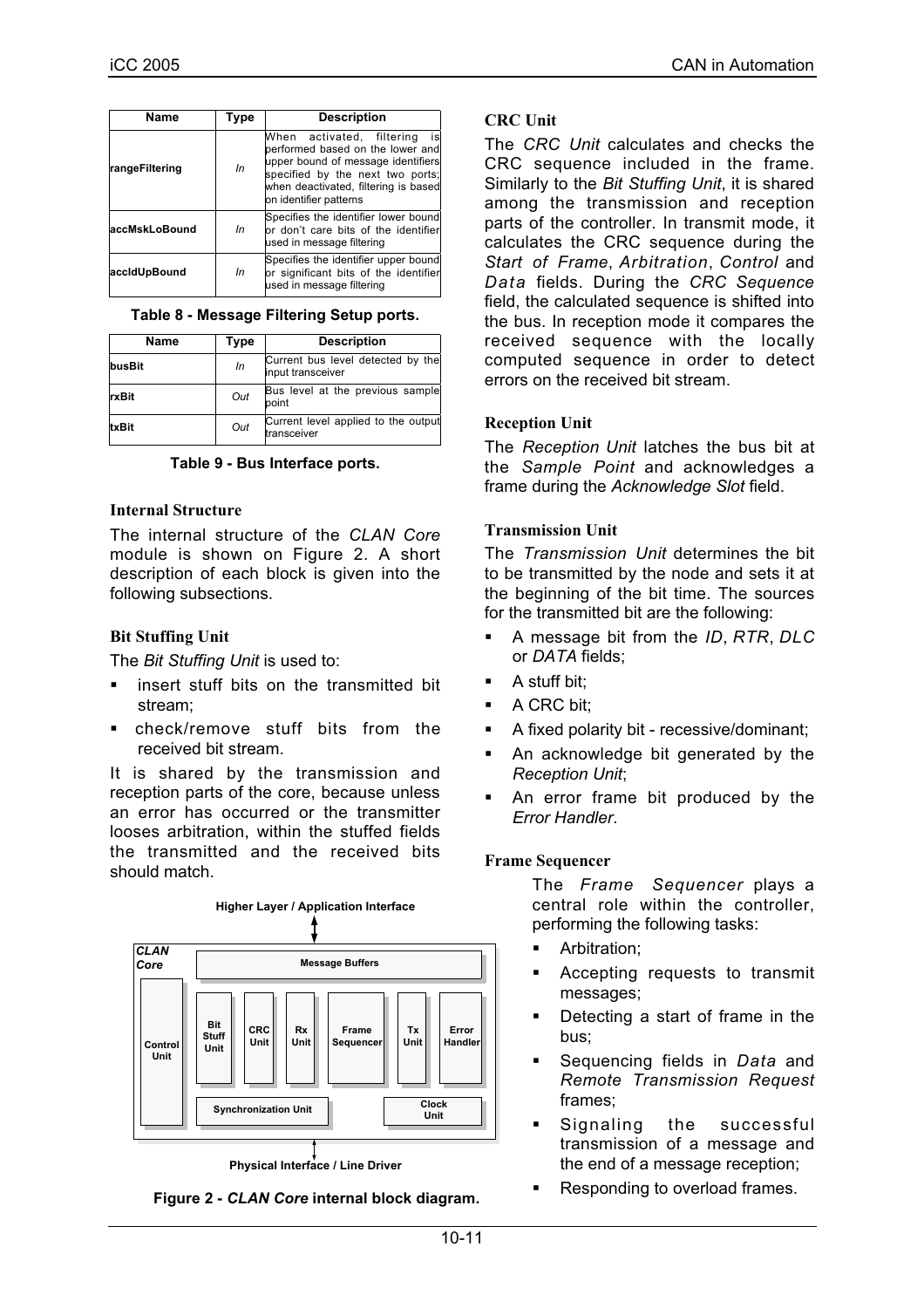Figure 3 shows a partial behavioral specification of the *Frame Sequencer*. It consists of two parallel state machines: the *Rx/Tx Mode State Machine* and the *Frame State Machine*. The former defines the operating mode of the controller. The last establishes the sequence of fields for all frame types except error frames, which are generated directly by the *Error Handler*.



**Figure 3 - Partial behavioral specification of the** *Frame Sequencer* **module.**

#### **Error Handler**

The *Error Handler* performs all activities related to fault confinement, error detection, counting and signaling. Internally it implements the mechanisms to detect the different error types and the error counters specified on the standard. When an error frame has to be sent, the transmission is performed through the *Transmission Unit* and the *Frame Sequencer* is reinitialized.

#### **Message Buffers**

As the name implies, the *Message Buffers* are used to store messages. Two buffers are accessible from the outside of the module: one for transmission and the other for reception. However, internally the *Transmission* and *Reception* units contain shift registers that act as temporary buffers.

#### **Clock Unit**

The *Clock Unit* generates all the clocks required to control and synchronize the activities of the other core components.

Behavioral modeling of the CAN controller has shown that two clock signals are required for such purposes [7]:

 a synchronization clock with frequency *fSYNC*

$$
f_{\text{SYNC}} = \frac{1}{T_Q}
$$

where  $T_{\text{o}}$  is the *Time Quantum* period.

a control clock with frequency  $f_{CTRL}$ 

$$
f_{\text{CTRL}} = 2 \times f_{\text{STNC}}
$$

It means that for a given *Time Quantum* value, an input clock with only twice the frequency is needed.

## **Control Unit**

The *Control Unit* generates all signals that control the other units, mainly enable and reset signals. Figure 4 shows a simplified view of the core internal control sequence within a CAN bit time. All the units are triggered at the rising edge of the *Control Clock* and during the *Time Segment 2*, i.e. after the *Sample Point*. This imposes some restrictions on the duration of the *Time Segment 2*, namely its minimum duration must be 2 *Time Quanta*. This constraint is required to decrease the number of internally generated clock signals and to limit the frequency of the clock applied to the core for a given transmission rate.

![](_page_4_Figure_20.jpeg)

**Figure 4 -** *CLAN Core* **internal control sequence.**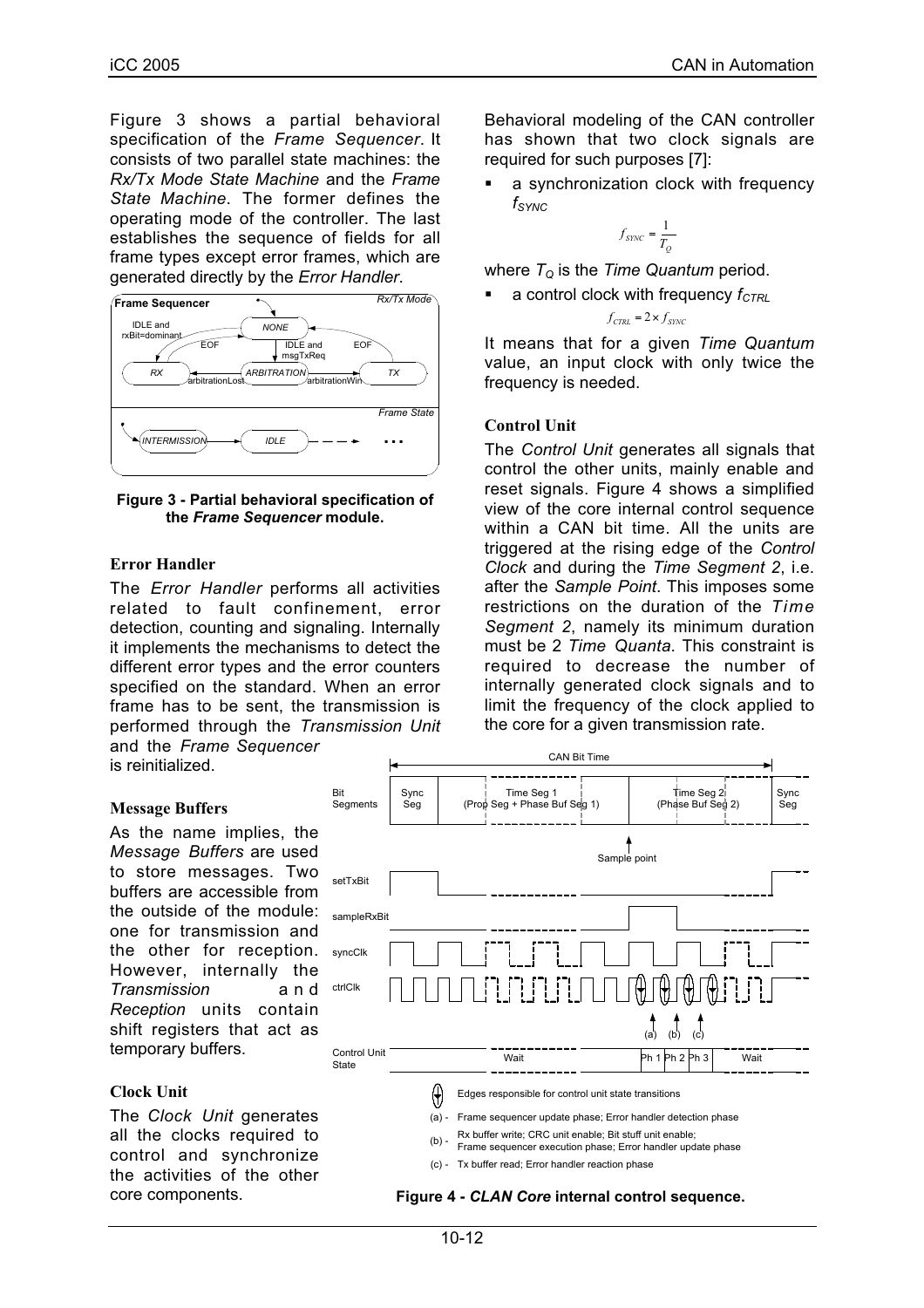## **Synchronization Unit**

The *Synchronization Unit* generates the *sampleRxBit* and the *setTxBit* clocks used to latch the reception and transmission signals at the correct time instants, based on bus transitions and on the timing parameters of the node. The period of the CAN bit is given by the following expression:

 $T_{\scriptscriptstyle BIT} = T_{\scriptscriptstyle CLK} \cdot 2 \cdot \left( \textit{baudRPScalar} + 1 \right) \cdot \left( \textit{timeSeg1} + \textit{timeSeg2} + 3 \right)$ 

where  $T_{CLK}$  is the period of the external clock applied to the core. The period  $T_{CTRI}$ of the control clock is:

 $T_{\text{CTRL}} = T_{\text{CLK}} \cdot ($ baudRPScaler + 1)

The values of the timing parameters must respect the following relation:

*timeSeg*1 > *timeSeg*2 > *syncJumpWidth*

otherwise the *configError* output will be active and the core will remain in the reset state.

## **CLAN Microprocessor Interface Module**

Based on the *CLAN Core* module, different interfaces can be created. The first interface built was a synchronous parallel interface with a data bus of 8, 16 or 32 bits.

## **Interface Ports**

The external interface of the *CLAN Controller* module is shown on Figure 5. A short description of each port is given on Table 10.

![](_page_5_Figure_14.jpeg)

![](_page_5_Figure_15.jpeg)

| Name<br>vne | <b>Description</b> |
|-------------|--------------------|
|-------------|--------------------|

| In  | Asynchronous reset input                                                  |
|-----|---------------------------------------------------------------------------|
| In  | Core internal synchronization signal                                      |
| In  | Interface synchronization signal                                          |
| In  | Global interface enable signal                                            |
| In  | Enable signals for individual bytes of a<br>multi-byte data bus interface |
| In  | Write enable signal                                                       |
| In  | Address bus                                                               |
| In  | Data input bus                                                            |
| Out | Data output bus                                                           |
| Out | Interrupt request for microcontroller                                     |
| Out | Flag that indicates activity on the bus                                   |
| In  | Port for connection to the reception<br>transceiver (line-driver)         |
| Out | Port for connection to the transmission<br>transceiver (line-driver)      |
|     |                                                                           |

**Table 10 -** *CLAN Controller* **ports.**

Figure 6 shows examples of read and write cycles. The microprocessor changes the signals at the falling edge of the input/output clock. The *CLAN Controller* validates the signals at the rising edge of the same clock.

![](_page_5_Figure_20.jpeg)

**Figure 6 -** *CLAN Controller* **write and read cycles.**

## **Configuration Registers**

The configuration registers map into a space of 128 addresses all the input and output ports of the *CLAN Core* module. All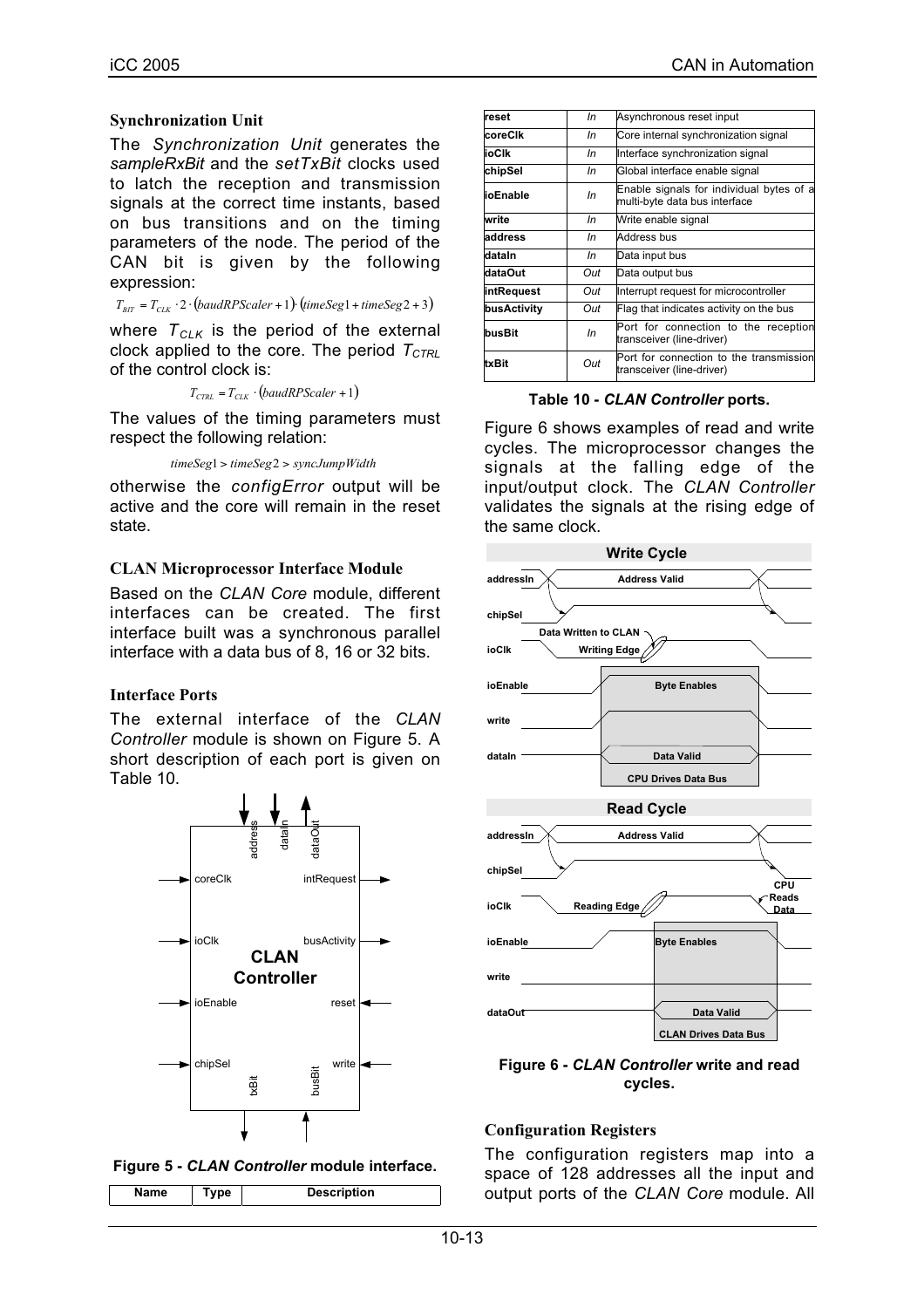| <b>Offset</b><br>(Hex) | <b>Register Name</b>                     | Access<br>Type  |
|------------------------|------------------------------------------|-----------------|
| 00h                    | Command                                  | $\overline{W}$  |
| 00h                    | Status 0                                 | R               |
| 04h                    | Status 1                                 | R               |
| 08h                    | Control                                  | RW              |
| 0 <sub>Ch</sub>        | <b>Rx/Tx Status</b>                      | R               |
| 10 <sub>h</sub>        | <b>Arbitration Lost Capture</b>          | R               |
| 14h                    | <b>Error Status</b>                      | R               |
| 18h                    | <b>Bus Timing</b>                        | <b>RW</b>       |
| 1C <sub>h</sub>        | <b>Interrupt Enable</b>                  | $\overline{RW}$ |
| 20h                    | <b>Interrupt Identification</b>          | R               |
| 24h                    | <b>Rx Error Count</b>                    | R               |
| 28h                    | <b>Tx Error Count</b>                    | R               |
| 2Ch                    | <b>Error Warning Limit</b>               | RW              |
| 30h                    | <b>Bit Error Count</b>                   | R               |
| 34h                    | <b>Stuff Error Count</b>                 | R               |
| 38h                    | <b>CRC Error Count</b>                   | R               |
| 3Ch                    | <b>Form Error Count</b>                  | R               |
| 40h                    | <b>Acknowledge Error Count</b>           | R               |
| 50 <sub>h</sub>        | <b>Acceptance Mask/Lower Bound</b>       | RW              |
| 54h                    | <b>Acceptance Identifier/Upper Bound</b> | $\overline{RW}$ |
| 58h                    | <b>Rx Message Count</b>                  | R               |
| 5 <sub>Ch</sub>        | <b>Tx Message Count</b>                  | R               |
| 60h                    | Rx Message Control                       | R               |
| 64h                    | Rx Message Identifier                    | R               |
| 68h                    | Rx Message Data 03                       | R               |
| 6Ch                    | Rx Message Data 47                       | R               |
| 70 <sub>h</sub>        | <b>Tx Message Control</b>                | RW              |
| 74h                    | <b>Tx Message Identifier</b>             | $\overline{RW}$ |
| 78h                    | Tx Message Data 03                       | RW              |
| 7Ch                    | Tx Message Data 47                       | RW              |

registers are at a fixed offset location independently on the bus width (Table 11).

**Table 11 - Register names and offsets.**

## **Modeling and Simulation**

The CLAN IP block was modeled with the VHDL hardware description language because VHDL provides the adequate abstractions to model the CAN controller building blocks, such as multiplexers, registers, state machines, etc. The model created contains about 3700 lines of code and it is completely independent of the implementation technology. Figure 7 shows the complete project hierarchy. To use the CLAN IP block as a black box in a project three components must be included:

- **The file containing the synthesized** netlist;
- The file *CAN.VHD* containing a package with generic CAN definitions;
- The file *CLANPublic.vhd* containing a package with CLAN specific definitions.

![](_page_6_Figure_10.jpeg)

**Figure 7 - CLAN project hierarchy.**

## **Synthesis, Implementation and Test**

The CLAN IP block was synthesized and implemented on a Xilinx XC2S300 Spartan-IIE low cost FPGA. The synthesis report is shown on Figure 8. It occupies about 30% of the available slices (logic cells) corresponding to 100,000 logic gates. The core internal logic can operate up to 42MHz.

The *CLAN Core* was tested within a bus with other commercial CAN controllers operating at 1Mbit/seg. The test setup is depicted on Figure 9. The main purpose of this setup is to perform a simple functional validation of the controller that must retransmit all received messages. The *CLAN Controller* module was also integrated on the ARPA System-on-Chip with a MIPS32 processor optimized for real-time systems [8].

| Final Synthesis Report                        |  |  |  |
|-----------------------------------------------|--|--|--|
|                                               |  |  |  |
| Device utilization summary:                   |  |  |  |
| Selected Device: 2s300eft256-6                |  |  |  |
| Nº of Slices:<br>931 out of 3072 (30%)        |  |  |  |
| Nº of Slice Flip-Flops: 863 out of 6144 (14%) |  |  |  |
| Nº of 4 input LUTs: 1513 out of 6144 (24%)    |  |  |  |
| 32 out of 3072 (1%)<br>Nº of TBUFs:           |  |  |  |
| 2 out of 4 (50%)<br>Nº of GCLKs:              |  |  |  |
| Timing Summary:                               |  |  |  |
| Speed Grade: -6                               |  |  |  |
| Min. period: 23.3ns (Max. Frequency: 42.8MHz) |  |  |  |
| Min. input arrival time before clock: 11.4ns  |  |  |  |
| Max. output required time after clock: 10.2ns |  |  |  |
| Maximum combinational path delay: 3.8ns       |  |  |  |

**Figure 8 - CLAN synthesis report.**